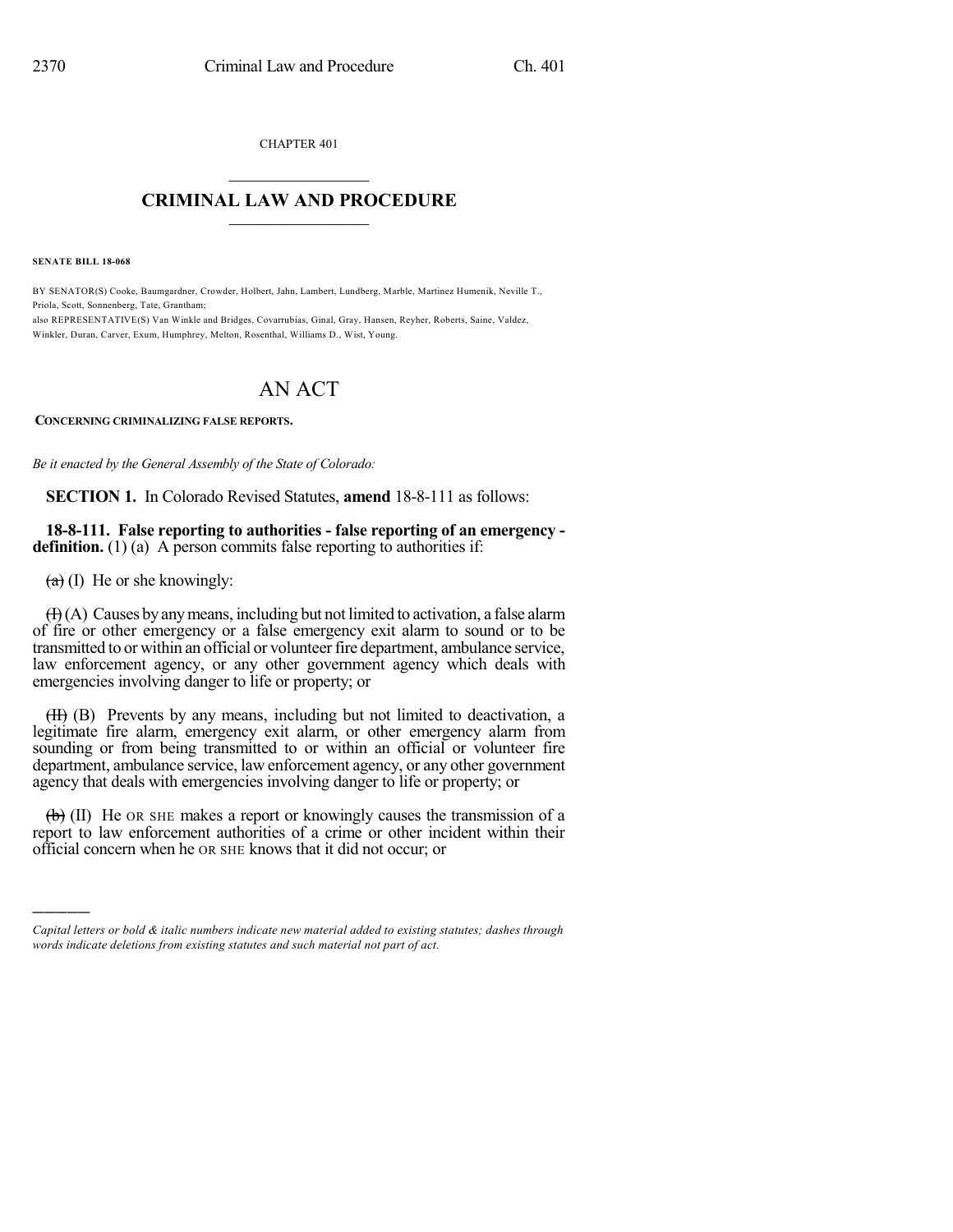$\overline{c}$  (III) He or she makes a report or knowingly causes the transmission of a report to law enforcement authorities pretending to furnish information relating to an offense or other incident within their official concern when he orshe knowsthat he or she has no such information or knows that the information is false; or

 $(d)$  (IV) He or she knowingly provides false identifying information to law enforcement authorities.

 $(2)$  (b) False reporting to authorities is a class 3 misdemeanor; except that, if it is committed in violation of paragraph (a) of subsection  $(1)$  SUBSECTION  $(1)(a)(I)$  of thissection and committed during the commission of another criminal offense, it is a class 2 misdemeanor.

 $(3)$  (c) For purposes of this section, "identifying information" means a person's name, address, birth date, social security number, or driver's license or Colorado identification number.

(2) (a) A PERSON COMMITS FALSE REPORTING OF AN EMERGENCY IF HE OR SHE KNOWINGLY COMMITS AN ACT IN VIOLATION OF SUBSECTION (1) OF THIS SECTION THAT INCLUDES A KNOWING FALSE REPORT OF AN IMMINENT THREAT TO THE SAFETY OF A PERSON OR PERSONS BY USE OF A DEADLY WEAPON.

(b)  $(I)$  EXCEPT AS OTHERWISE PROVIDED IN THIS SUBSECTION  $(2)(b)$ , FALSE REPORTING OF AN EMERGENCY IS A CLASS 1 MISDEMEANOR.

(II) FALSE REPORTING OF AN EMERGENCY IS A CLASS 1 MISDEMEANOR AND IS AN EXTRAORDINARY RISK CRIME THAT IS SUBJECT TO THE MODIFIED SENTENCING RANGE SPECIFIED IN SECTION 18-1.3-501 (3), IF:

(A) THE THREAT CAUSES THE OCCUPANTS OF A BUILDING, PLACE OF ASSEMBLY, OR FACILITY OF PUBLIC TRANSPORTATION TO BE EVACUATED OR OTHERWISE DISPLACED; OR

(B) THE EMERGENCY RESPONSE RESULTS IN BODILY INJURY OF ANOTHER PERSON.

(III) FALSE REPORTING OF AN EMERGENCY IS A CLASS 4 FELONY IF THE EMERGENCY RESPONSE RESULTS IN SERIOUS BODILY INJURY OF ANOTHER PERSON.

(IV) FALSE REPORTING OF AN EMERGENCY IS A CLASS 3 FELONY IF THE EMERGENCY RESPONSE RESULTS IN THE DEATH OF ANOTHER PERSON.

(c) UPON A CONVICTION PURSUANT TO THIS SUBSECTION (2), IN ADDITION TO ANY OTHER SENTENCE IMPOSED OR RESTITUTION ORDERED,THE COURT SHALL SENTENCE THE DEFENDANT TO PAY RESTITUTION IN AN AMOUNT EQUAL TO THE COST OF ANY EMERGENCY RESPONSE OR EVACUATION, INCLUDING BUT NOT LIMITED TO FIRE AND POLICE RESPONSE, EMERGENCY MEDICAL SERVICE OR EMERGENCY PREPAREDNESS RESPONSE, AND TRANSPORTATION OF ANY INDIVIDUAL FROM THE BUILDING, PLACE OF ASSEMBLY, OR FACILITY OF PUBLIC TRANSPORTATION.

(d) IT IS NOT A DEFENSE TO A PROSECUTION PURSUANT TO THIS SUBSECTION (2) THAT THE DEFENDANT OR ANOTHER PERSON DID NOT HAVE THE INTENT OR